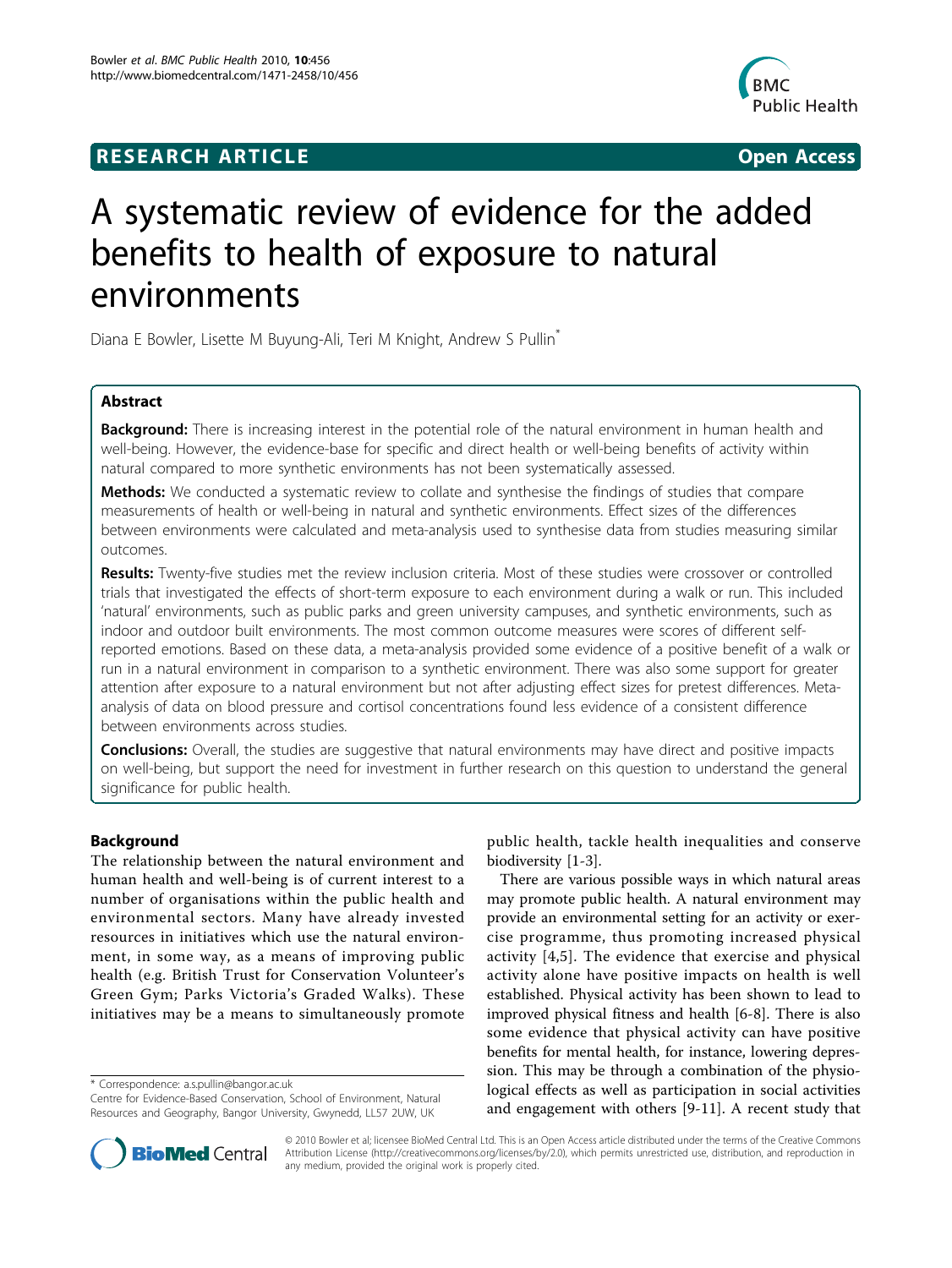combined data from a range of different green exercise programs found consistent positive benefits [\[12\]](#page-9-0).

Apart from the promotion of physical activity, it has been suggested that a natural environment may have intrinsic qualities which enhance health or well-being. Various theories have been proposed to explain these potential direct effects of nature. Kaplan and Kaplan's attention restoration theory proposes that nature provides the particular environmental stimuli to allow restoration from attention fatigue, which occurs during the performance of cognitive tasks that require prolonged maintenance of directed attention [[13](#page-9-0)]. This is postulated to occur through restorative qualities of the environment that promote feelings of 'being away' from routine activities and thoughts and 'soft fascination' with features in the natural environment that attract attention without requiring effort [[14](#page-9-0)]. In a complementary, 'psycho-evolutionary' theory, Ulrich has proposed that nature may allow psychophysiological stress recovery through innate, adaptive responses to attributes of natural environments such as spatial openness, the presence of pattern or structure, and water features. The theory proposes that the perception of these characteristics triggers positive emotional reactions related to safety and survival [\[15](#page-9-0)].

Cross-sectional studies have suggested positive relationships between green space and health [\[16](#page-9-0),[17\]](#page-9-0); however, identifying the causal pathway can be complex. In order to objectively assess whether or not there is an 'added benefit' from green space, research studies need to investigate if there is a difference in the health benefits of an activity in a natural environment (e.g. a park) compared with the same activity in a more synthetic environment (e.g. a gym). If it is found that the natural environment does bring added benefits to health and well-being over and above those arising from the activity being undertaken, it is important to understand what benefits are realised, by whom, and in which environments. Findings from research into such questions might enable public health planners to better target scarce resources so as to improve health and reduce health inequalities. Despite widespread discussion of this topic, a systematic and quantitative synthesis of the evidence for added benefits of nature on health has not been undertaken although narrative reviews have been produced [\[18](#page-9-0)-[20](#page-9-0)].

Systematic review methodology is widely employed in medicine and public health [[21,22](#page-9-0)], and more recently within environmental management [[23,24](#page-9-0)], as a way of synthesising the evidence from research for the effectiveness of particular interventions. We conducted a systematic review to collate and synthesise the evidence on whether there are added benefits of activities in natural

#### Methods

Searching for relevant data was conducted within 19 electronic libraries/databases. Articles were also searched for using web search engines and within the websites of public health and environmental organisations. A range of activity/health/well-being-associated keywords (e.g. exercise, health, restoration, depression) in combination with a range of environment-related keywords (e.g. park, green, outdoors, countryside) were used to search databases. The bibliographies of included articles were also checked for any additional references. Full details of the search strategy are available (see Additional file [1\)](#page-8-0). Full background to the conduct of this systematic review can be found at [http://www.envir](http://www.environmentalevidence.org/SR40.html)[onmentalevidence.org/SR40.html](http://www.environmentalevidence.org/SR40.html).

Articles were included in the review if they met the following criteria: collection of data on any measure of health or wellbeing after direct exposure to a natural environment and after exposure to a synthetic environment. 'Natural environment' was used in a broad sense to include any environment that, based on author descriptions, appeared to be reasonably 'green': this ranged from gardens and parks through to woodland and forests, and also included environments such as university campuses. Synthetic environments included non-green outdoor built environments or indoor environments. 'Direct exposure' could comprise physical presence within the environment (i.e. some form a passive/sedentary activity) or the use of the environment as a setting for a form of physical activity. We did not include studies that only compared pictures, slides or views of natural and synthetic environments. Both observational and experimental studies were included. Excluded from the review were: studies which investigated the effects of environmental hazards (e.g. air pollution), studies focusing on hypotheses regarding athlete/exercise performance, and studies that were purely descriptive. Title and abstract inclusion criteria were applied by three reviewers (DB, LBA & TK) with consultation in cases of uncertainty. Full text inclusion was repeated by two reviewers on all those identified as potentially relevant (DB & TK).

From all articles that met the review criteria, basic information was extracted into a standardised spreadsheet, which included details of the environment, activity, participants, types of outcomes being measured, and the methodology used to collect data. A methodology quality checklist was devised, guided by items from an available quality assessment tool [[25\]](#page-9-0). Six binary criteria were used to summarise study quality: definition of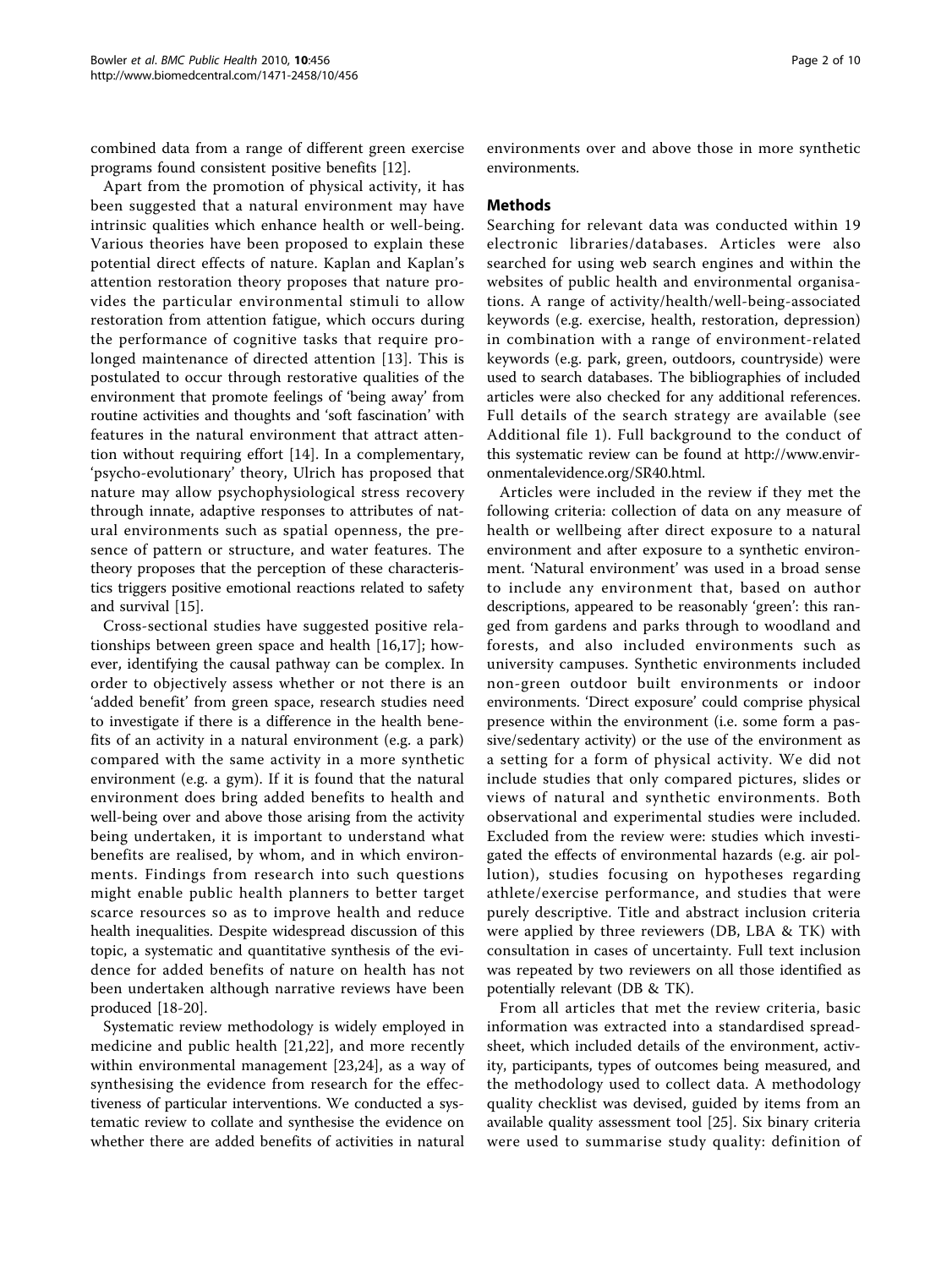target population or details provided on participants in study; random recruitment/third-party referral of participants (as opposed to self-selection); randomisation of participants to environments (or order of environments in the case of a crossover trial); base-line data collection to assess pretest comparability; credible data collection tools; and control of potential confounding factors between environmental settings.

## Data synthesis

Quantitative synthesis was focused on any comparisons of the same activity in each environment (natural and synthetic) to investigate the specific effect of environmental setting. This was to ensure consistency in the interpretation of effect sizes from different studies. Four articles which met the review inclusion criteria were not included in the meta-analysis on this basis [[26](#page-9-0)-[29](#page-9-0)]. In addition, given that the review included studies measuring a broad range of different outcomes, a threshold number of four studies measuring the same outcome was chosen in order to decide whether to pursue a meta-analysis on a particular outcome.

Numeric data on health/well-being outcomes could usually be extracted from articles in the form of means and standard deviations (or standard errors) from their presentation in a table or a figure (using TechDig 2.0). If data were not available in the article, an attempt was made to contact the author by email for the relevant data. In order to ensure consistency in data extraction, the following rules were specified: in cases where individuals had been measured more than once before an activity, the values taken when individuals were still in similar environments [[30,31](#page-9-0)] were extracted; in cases when individuals had been measured more than once after an activity, the values taken at a time closest to the end of the activity [[30,31](#page-9-0)] were extracted. This was to enable comparison with the remaining studies, as most took measurements shortly following the end of the activity. The standardised mean difference between the outcome after activity in a natural environment versus after activity in a synthetic environment was calculated. All effect sizes were calculated using Hedges  $g$  and were corrected with the multiplication factor 1-3/(4( $n_1+n_2$ )-9) where  $n_1$  and  $n_2$  is the sample size of groups 1 and 2 respectively to account for the known bias of this formula as a population estimator. The sign of the effect size was changed for some outcomes (e.g. anger, anxiety) to reflect the benefit on health/well-being.

In most cases, studies also presented data before exposure to each environment. These data were used to calculate a pretest effect size and we tested the effect of adjusting the posttest effect size by this value to account for any base-line differences. We present the statistics on unadjusted effect sizes and note when the adjustment affects the result. We test the sensitivity of the effect size to this adjustment rather than only presenting the adjusted effect sizes to avoid the possibility that effect sizes are only due to pretest differences, which may simply represent a return to "normal" levels in the group that started off with higher values rather than any effect of the environment.

When data within a study were presented separately for different subgroups, we calculated the effect size for each subgroup and create an average effect size for the study when combining data in the meta-analysis. Similarly, when the same outcome had been measured with more than one test (e.g. different attention tests), we calculated the effect size for each test and used their average. We calculated the overall pooled effect size and its confidence interval as a weighted average of all studies based on a random effects model. Arguably, fixed effects models could have been used when the heterogeneity test indicated an insignificant amount of between-study variance ('heterogeneity'); however, in these cases, similar results were obtained either way. We identified statistically significant effects as those where the confidence interval of the pooled effect size did not overlap zero. Heterogeneity was tested using the Q-statistic, which is calculated as the weighted sums of squares. Studies varied in a number of features (participants, design, environments, etc.), any of which could potentially explain any observed heterogeneity. Due to the low number of studies available, we limited our investigation of heterogeneity to comparator environment type (indoor or outdoor built), which represented the main dichotomy, when heterogeneity was significant ( $p < 0.05$ ). Egger's tests were used to investigate any evidence for publication bias.

## Results

The electronic database search yielded a large number of articles (over 20,000), which reflects the widespread discussion on nature and health. Many articles were rejected based on title and/or abstract as the articles could be classed as either clearly irrelevant, concerned with a more general discussion, or were promotional material on health and activity in nature. Based on title and/or abstract, 70 articles were deemed potentially relevant and the full text of all but 7 of these were successfully retrieved from either Bangor University Library, the British Library or from the web/ authors. After full-text viewing, 24 articles were included in the review (one article contained two relevant studies [[32\]](#page-9-0)). All articles identified as relevant were published in peer-reviewed journals except one charity report [[33\]](#page-9-0).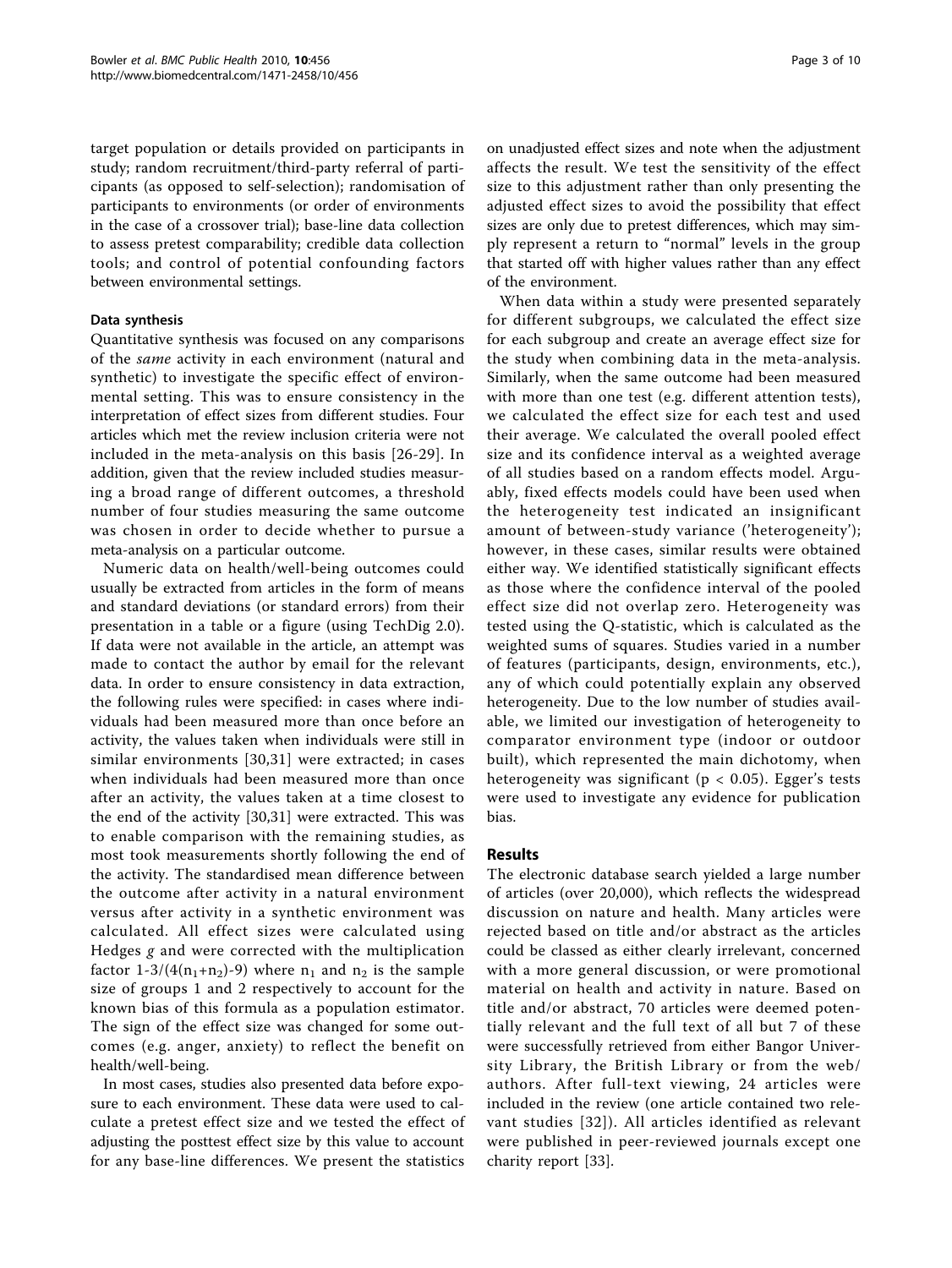# Description of studies

#### Activities and environmental settings

Additional file [2](#page-8-0) presents the main characteristics of the studies included in the review. Most studies investigated the effects of walking [\[28,30-41\]](#page-9-0) or running [\[42-45](#page-9-0)] in the natural environment. Other activities under investigation were wilderness backpacking [\[32](#page-9-0)], gardening [[26\]](#page-9-0), a passive/sedentary activity only [\[46,47](#page-9-0)] or a mixture of activities [[27](#page-9-0),[29,48,49](#page-9-0)]. The most common types of natural environment in the studies were parks [\[28,32-34,41,43,46](#page-9-0)] and university campuses [[37](#page-9-0)-[39](#page-9-0),[44,45](#page-9-0)], which in the latter case, based on the authors' descriptions, appeared to be relatively 'green'. Other environments were a nature reserve/wildlife preserve [\[35,42](#page-9-0)], 'wilderness' [\[32](#page-9-0)], 'forest' [[29-31](#page-9-0),[36](#page-9-0),[40\]](#page-9-0) or a garden [[26](#page-9-0),[47](#page-9-0)]. Other studies were reportedly in an outdoor 'green' environment but the exact type of environment was not defined [[27,48,49\]](#page-9-0). The 'synthetic' comparator environment also varied among studies but could be grouped into two main categories, with some studies falling into both. Fourteen studies compared the natural environment with an outdoor built, nongreen environment (such as an urban/city street, urban residential area) with thirteen of these attempting to make a least one comparison of the same activity in each environment [[30-32,34](#page-9-0)-[36,40](#page-9-0)-[43](#page-9-0),[47](#page-9-0)-[49](#page-9-0)]. Fourteen studies made a comparison with an indoor environment (usually a gym or a laboratory, but also included a shopping centre and indoor room) but only nine of these compared the same activity [[33](#page-9-0),[37-39,44](#page-9-0)-[46](#page-9-0),[48,49\]](#page-9-0). Most of these activities were short-term, with around one hour or less in each environment. Exceptions to this were studies that investigated the effects of repeated exposure to a natural environment over more than one day [[26-28,32](#page-9-0),[36](#page-9-0)] or in some, the duration was not clear [[29,48,49](#page-9-0)].

#### **Participants**

The most common study participants were college/university students [\[30-32,35,37,38,40,41](#page-9-0),[44,46,47](#page-9-0)] and physically active individuals such as backpackers, regular runners or athletes [[32,39,42](#page-9-0)-[45\]](#page-9-0). Several studies focused on individuals of one sex (six used only males and three used only females). A few studies focused on individuals with specific health conditions such as inactive adults at risk from cardiovascular disease [[28](#page-9-0)]; children with impaired vision [[26\]](#page-9-0); children with Attention Deficit Disorder/Attention Deficit Hyperactivity Disorder [\[34,48](#page-9-0),[49](#page-9-0)]; adults with 'profound mental retardation' [[27\]](#page-9-0) or menopausal women [[39](#page-9-0)]. Other participants were children attending kindergartens [[29\]](#page-9-0) and members of MIND (mental health charity) groups [[33](#page-9-0)]. The median number of participants within a study was 38 (range = 3 - 943).

## **Outcomes**

The most common health/well-being outcome was some measure of an individual's emotions (Figure [1](#page-4-0)). Seventeen of the 25 studies collected data on at least one measure of a particular emotion [[28,30](#page-9-0)-[33](#page-9-0),[35](#page-9-0), [37-39,41](#page-9-0)-[47](#page-9-0)]. Many measured more than one emotion (e.g. revitalisation, anger, anxiety), which varied with the particular psychological score used (e.g. Zuckerman's Inventory of Personal Reactions, Profile of Mood States). Eight studies investigated effects on attention/concentration (including two studies that focused specifically on ratings of ADD/ADHD symptoms of children; see "Methodology") [[32,34](#page-9-0),[35,41,42,48,49](#page-9-0)]. Impacts on physiological variables were usually investigated on cardiovascular outcomes (e.g. blood pressure or pulse) [[26](#page-9-0),[28](#page-9-0),[31,32](#page-9-0),[35](#page-9-0),[39,45](#page-9-0)], or hormone levels [[30,31](#page-9-0),[36](#page-9-0), [39,40,45\]](#page-9-0), which included salivary or urinary cortisol, amylase and adrenaline. Less common outcomes investigated were effects on immune function [[31,36](#page-9-0)] (e.g. immunoglobin A concentration; natural kill cell activity); levels of physical activity [[28\]](#page-9-0); motor performance [\[29](#page-9-0)]; cerebral brain activity (measured as absolute haemoglobin concentration) [\[30\]](#page-9-0); engagement [\[27\]](#page-9-0), memory recall [[47\]](#page-9-0) and sleeping hours [[36\]](#page-9-0) (see Figure [1](#page-4-0)).

#### Methodology

Six criteria were used to summarise the methodology and reporting quality of studies. Many, but not all studies, described the characteristics of individuals participating in their study (16 studies) in terms of their age, sex, and health condition and/or amount of previous physical activity; the remaining studies only provided part of this information [\[26,31](#page-9-0)-[33,37](#page-9-0),[38,41,46,47](#page-9-0)]. Most studies recruited participants as volunteers (21 studies) rather than them being referred from a third party or independently selected [except [\[26-28](#page-9-0),[46](#page-9-0)]]. Thirteen studies were crossover trials. In ten of these, individuals were randomised and/or counter-balanced to determine the order of environments [[27,30](#page-9-0),[31,34,40](#page-9-0)-[45\]](#page-9-0); while in three other studies, participants were exposed to the environments in the same order [\[33,36,39](#page-9-0)]. Seven other studies were randomised controlled trials [[26,28](#page-9-0),[32,35,37](#page-9-0),[38,47](#page-9-0)]. Across all studies reporting randomisation, apart from one case, the method of randomisation was not described. Five other studies used an observational study design that did not involve experimental control of exposure to different environments [[29,32,46,48](#page-9-0),[49\]](#page-9-0). Most studies (20 studies) took pretest measurements before exposure to the environment, which allowed investigation of the baseline comparability of participants [except [\[29,34,47-49](#page-9-0)]. Thirteen studies were potentially affected by confounding variables in their comparison of different environments, which arose from various factors such as the presence of additional stimuli in the synthetic environment (e.g. a video of the outdoor walk [[37](#page-9-0)]; internal/external stimuli received through headphones [\[45\]](#page-9-0)). In other cases, there were differences in the activity [[26](#page-9-0)-[29,32](#page-9-0)], potential environment order effects in a crossover trial [[33](#page-9-0),[36,39\]](#page-9-0), or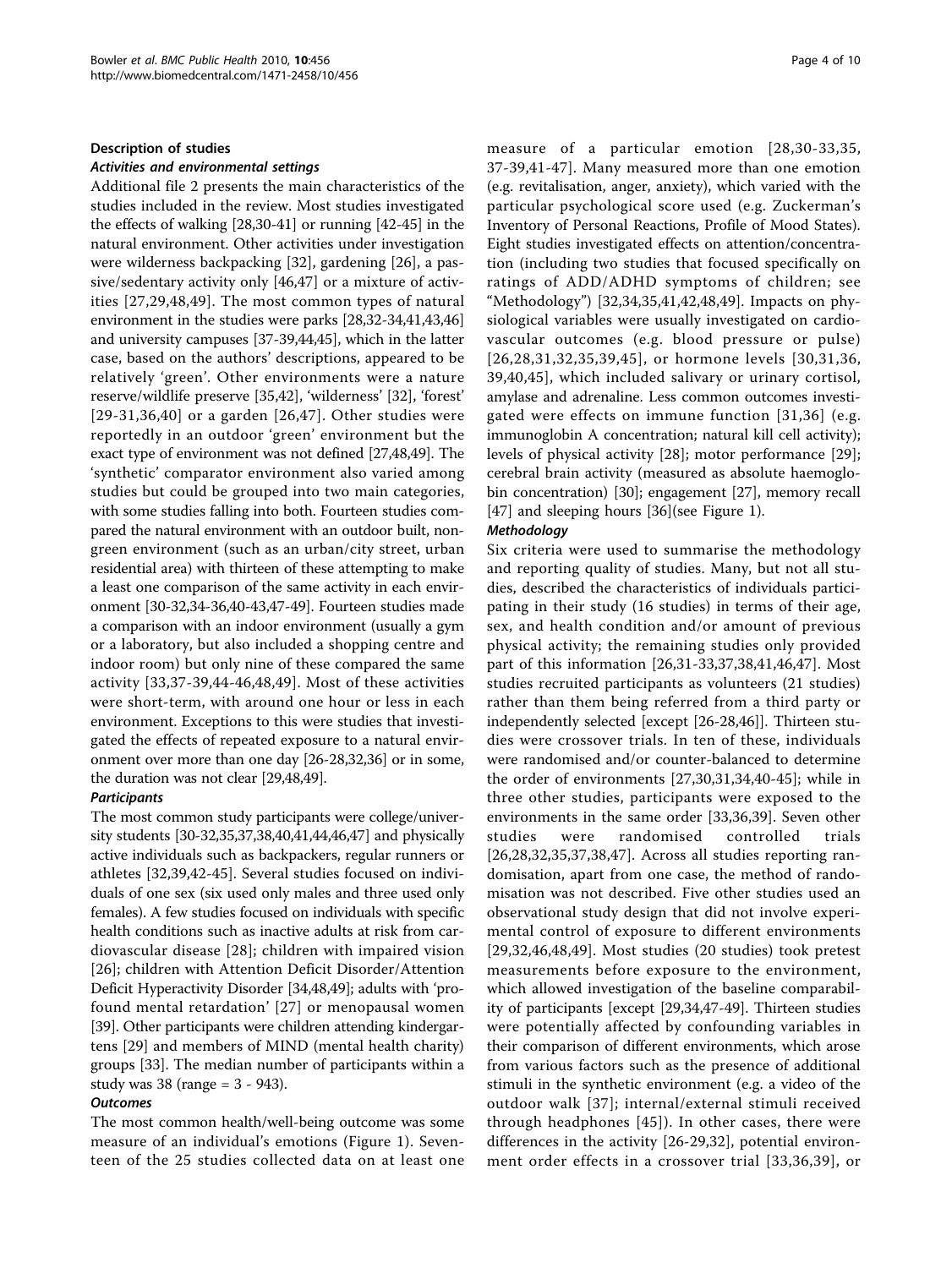<span id="page-4-0"></span>

other potential differences arising from an observational study design [[46,48](#page-9-0),[49](#page-9-0)]. However, in several of these cases, this was because the hypothesis of the study was not the effects of nature and therefore additional factors were manipulated or present according to the particular question of the study.

Different measurement tools and techniques were used to collect data on the different outcomes and there was variation in the methodological information provided. Assessment of concentration or attention was usually based on standard tests such as Digit Span Test; Symbol Digits Modalities Test; Necker Cube Pattern Control or another test e.g. proof reading task. However, in two cases, effects on attention were only based on parental perceptions (of ADD/ADHD) [[48](#page-9-0),[49](#page-9-0)]. Information on emotions was based on self-reported data, obtained through use of various psychological questionnaires/ scores (using a Likert scale), which asked participants to rate how close their mood matched statements of mood.

## Data synthesis

# Differences between natural and synthetic environments after the activity

Effect sizes were calculated for the most commonly measured outcomes, with between four and eight studies measuring the same outcome. Additional file [3](#page-8-0) presents the effect sizes that could be calculated from each study, and where appropriate, effect sizes for different subgroups within a study, derived from data measured after activity in each environment. Self-reported emotions (energy/revitalization, tranquillity/calmness, anxiety/tension, anger/aggression, fatigue/tiredness and sadness/depression), tests of attention, blood pressure and cortisol concentrations were synthesized (see Figure [2\)](#page-5-0). We analysed different self-reported emotions separately for the purposes of interpretation. Combining these effect sizes, using average data per study, provided evidence for beneficial effects of activity in a natural environment compared to the synthetic environment in terms of reduced negative emotions such as anger (Hedges  $g = 0.46$ , 95% CI = 0.23, 0.69), fatigue (Hedges  $g = 0.42$ , 95% CI = 0.07, 0.76) and sadness (Hedges  $g =$ 0.36, 95% CI = 0.08, 0.63) (Figure [2\)](#page-5-0). There was a marginally positive effect on energy scores (Hedges  $g =$ 0.28, 95% CI = -0.01, 0.57). Data on anxiety (Hedges  $g$ = 0.12, 95% CI = -0.34, 0.58) and tranquillity (Hedges  $g$  $= 0.39, 95\% \text{ CI} = -0.08, 0.86$  were less consistent with greater variation in the observed effect. A positive effect was also found on tests of attention, based on the average effect across studies (Hedges  $g = 0.32$ , 95% CI = 0.06, 0.58). We also tested the effect of adjusting these effect sizes by any pretest differences (see Additional file [4](#page-8-0)). In most cases, the results were similar, which supports the comparability of participants at base-line, however, this adjustment moves the confidence intervals for fatigue so that they overlap zero  $(95\% \text{ CI} = -0.1,$ 1.47). This effect also occurred for the meta-analysis of attention after accounting for pretest differences (95%  $CI = -0.12, 0.60$ ) although only three of the five studies present pretest data.

Synthesis of the results from blood pressure (systolic: Hedges  $g = 0.07$ , 95% CI = -0.22, 0.36; diastolic: Hedges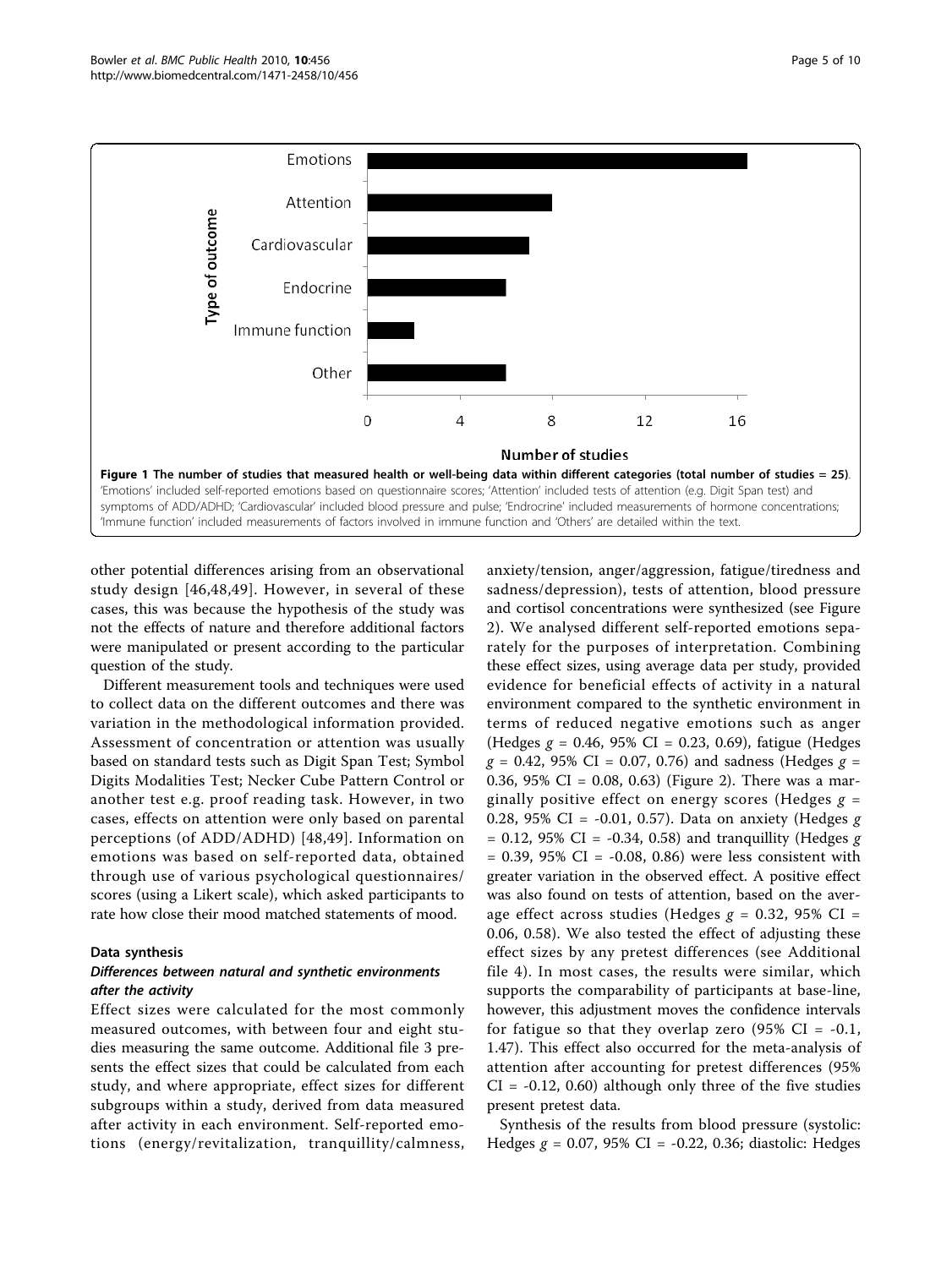<span id="page-5-0"></span> $g = 0.07, 95\% \text{ CI} = -0.24, 0.38$  and cortisol concentrations (Hedges  $g = 0.0395\%$  CI = -0.53, 0.58) found little difference in the effect of different environmental settings with confidence intervals of the pooled effect sizes overlapping zero (Figure 2) although the trends are similar across outcomes.

For studies with significant heterogeneity, which included tranquillity ( $Q = 17.52$ , df = 6, p = 0.01) and anxiety ( $Q = 14.14$ , df = 5, p = 0.02), we aimed to investigate the effect of comparator environment type (indoor or outdoor built) on effect size. Feelings of tranquillity after exposure to a natural environment were more positive than after exposure to an outdoor built environment (Q = 5.55, df = 1, p = 0.02; 95% CI = 0.18, 1.68, number of studies  $= 4$ ), but not in comparison to an indoor environment  $(95\% \text{ CI} = -0.68, 0.54, \text{ number of})$ studies = 3). All studies recording anxiety compared a natural environment with an indoor environment and so the impact of comparator type could not be investigated. There was non-significant heterogeneity for all other health or well-being outcomes (all  $p > 0.1$ ). There was no evidence for publication bias as assessed with Egger's tests (all  $p > 0.1$ ) but statistical power is limited by the low number of studies.

# Changes before and after exposure to a natural environment

The previous analysis compared the differences in outcomes after exposure to each environment. It is possible



that, in this analysis, a positive effect size for nature could arise even if the outcome declined in both environments, as long as this decline was smaller in nature. In order to investigate this possibility, we compared outcomes before and after exposure to a natural environment to investigate changes over time using the subset of studies that presented pretest data. This analysis found beneficial changes on feelings of energy, anxiety, anger, fatigue and sadness (Table 1). For other variables, which included attention, tranquillity, blood pressure and cortisol concentrations, there were no consistent changes between measurements before and after the activity in the natural environment as assessed by whether the confidence interval of the pooled effect overlapped zero. This analysis supports the interpretation that the positive effect sizes observed in selfreported emotions when comparing a natural to a synthetic environment are based on greater improvements over time in the natural environment rather than a smaller decline.

#### Other health or well-being outcomes

A limitation to quantitative synthesis of the studies included in this review is the variety of different health or well-being outcomes measured. Due to small numbers of studies measuring other outcomes, insufficient data points were available to attempt more powerful meta-analyses. Two studies conducted in Japan investigated the effects of walking in a forest on measures of immune function [[31](#page-9-0),[36](#page-9-0)], which included measuring variables such as secretory immunoglobin A, NK activity, number of T-cells and white blood cells. Other hormones, or measures of hormone activation, apart from cortisol, have also been investigated such as adrenaline

Table 1 The pooled effect sizes (Hedges g) and 95% CI when comparing data before and after the activity in the natural environment

| Outcome      | <b>Effect size</b> | 95% CI          | No. studies | Summary      |
|--------------|--------------------|-----------------|-------------|--------------|
| Attention    | 0.23               | $(-0.30, 0.76)$ | 3           | No effect    |
| Energy       | 0.76               | (0.30, 1.22)    | 5           | Improved     |
| Anxiety      | 0.52               | (0.25, 0.79)    | 6           | Improved     |
| Tranquillity | 0.07               | $(-0.42, 0.55)$ | 7           | $No$ effect* |
| Anger        | 0.35               | (0.07, 0.64)    | 6           | Improved     |
| Fatique      | 0.76               | (0.41, 1.11)    | 4           | Improved     |
| Sadness      | 0.66               | (0.16, 1.16)    | 3           | Improved     |
| Systolic BP  | 0.02               | $(-0.42, 0.38)$ | 4           | No effect    |
| Diastolic BP | 0.32               | $(-0.18, 0.82)$ | 3           | No effect    |
| Cortisol     | 0.57               | $(-0.43, 1.57)$ | 4           | No effect*   |

The sign of the effect size reflects the benefit on health (positive effects indicate greater attention, energy and tranquillity but lower values for the other outcomes). 'Summary' describes the interpretation of the impact on health/well-being and an asterisk is used to denote a significant heterogeneity test ( $p < 0.05$ ) for a particular group, indicating variation among studies. Number of studies reflects the number of studies for which there was data available to calculate this effect size (i.e with pretest data).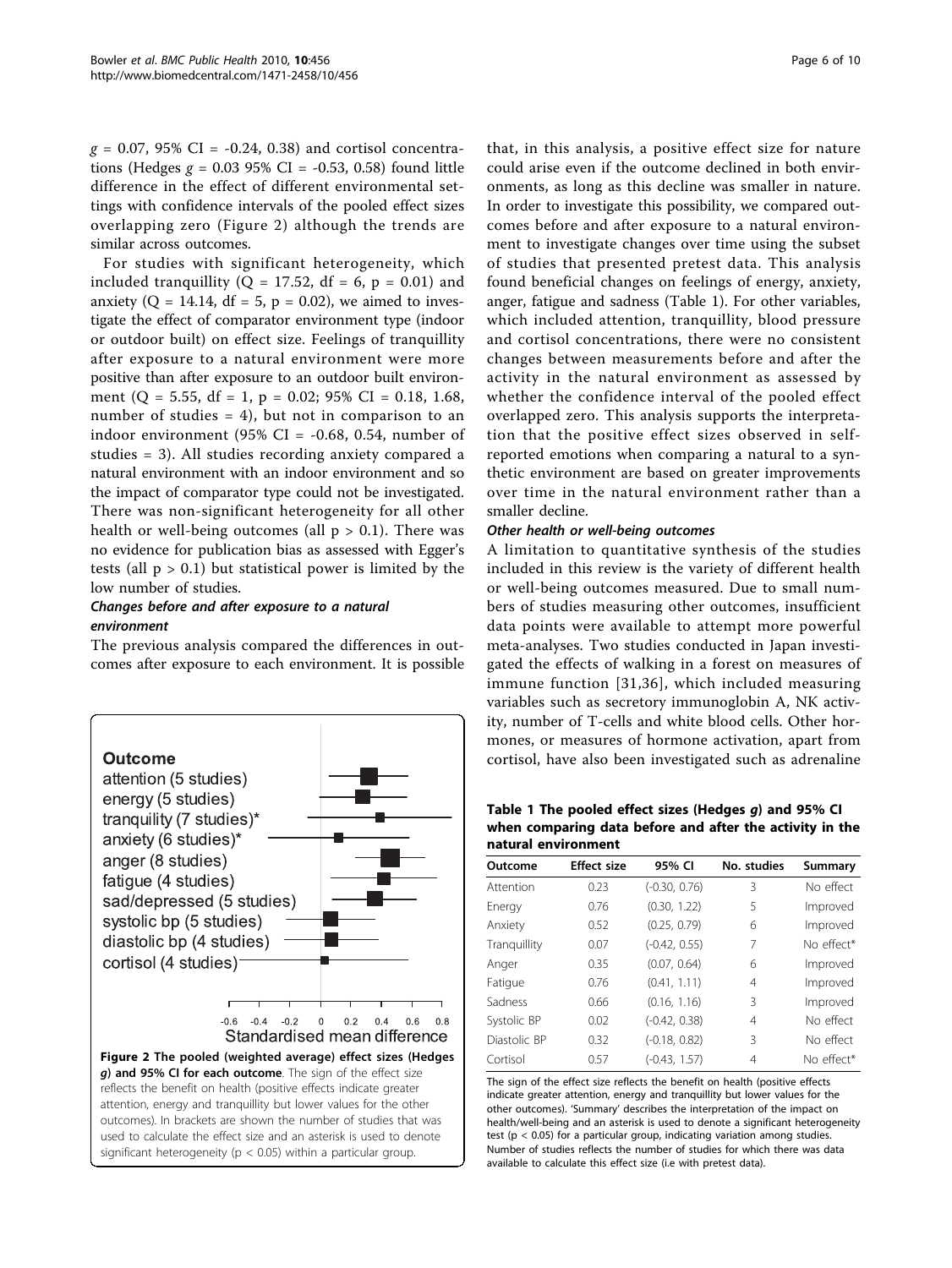and noradrenalin [\[36,45](#page-9-0)] and salivary amylase [[39](#page-9-0),[40\]](#page-9-0). Across these different studies and outcomes, their results provide mixed findings, with no clear, consistent difference emerging in the effect of different environments.

Hartig et al. [[47](#page-9-0)] investigated the effects of a natural (garden) and urban environment on memory recall, and found that, despite an improvement in mood in the natural environment, there was no evidence of a difference in the recall of positive, negative or neutral memories between environments. Two cross-sectional studies used questionnaires to ask parents of children with ADHD/ADD to rate their child's symptoms after different activities and within different environmental and social settings [[48,49\]](#page-9-0). Based on the parental assessment, the results support a positive impact of a natural environment compared to both an indoor and a built environment. The reliability of parental assessment as a measure of ADD/ADHD symptoms is, however, unclear. Cuvo et al. [[27\]](#page-9-0) compared the effects of an indoor living room and multisensory room, with outdoor activities in the grounds of an institution in a rural area on adults described as having 'profound mental retardation'. Three adult participants were observed, specifically for behaviour such as mouthing and body rocking, as well as engagement, and there was some indication of an improvement in behaviour during the outdoor activity compared to the indoor environments. In another study, Scholz and Krombholz [[29](#page-9-0)] compared the motor performance of children from 10 forest kindergartens and from four 'regular' kindergartens, and concluded that the motor performance of the children from forest kindergartens was superior. In a longer-term trial, Isaacs et al. [[28](#page-9-0)] compared 10 week programmes of leisure-centre based activities with instructor-led walking programmes through parks and open spaces, and also with an advice-only group. This study included follow up assessments at 10 weeks, 6 months and 1 year and measured a range of physical and mental health, and physical fitness outcomes. The results show that there was generally little difference in health/well-being benefits between the two activity groups, even in comparison with the advice-only group [[28\]](#page-9-0).

# Discussion

#### Principal findings

Our review identified 25 relevant studies, which measured a wide range of different health or well-being outcome measures. Meta-analysis of data from different studies on self-reported emotions provides evidence of a positive health benefit. This is manifest as lower negative emotions, such as anger and sadness, after exposure to a natural environment in comparison to a more synthetic environment. There is also some support for greater attention after exposure to a natural environment but not when effect sizes are adjusted for pretest differences. Meta-analyses of other variables, which include physiological parameters such as blood pressure and cortisol concentrations, are less supportive of a consistent difference. Each analysis was based on between four and eight studies.

#### Strengths and weaknesses of the available evidence

Most of the studies were experimental studies that involved a crossover design or different comparison groups and provided tests of the effect of different environments. In most cases, data were collected before and after the trial, which allowed investigation of the comparability of participants at baseline. These features may improve the internal validity of these studies, however, for a number of reasons, we would caution against generalisation of the effects observed in these studies to other contexts.

It is important to consider the possibility that there may have been differential effects not detected by only looking at pre- and posttest results; an absence of posttest effects does not necessarily mean that the environments did not affect the variable. Few studies presented data measured 'during' exposure. In a study using ambulatory blood pressure monitoring, Hartig et al. [[35](#page-9-0)] found no significant posttest differences in blood pressure and the posttest means differed little from the means obtained prior to the environment. However, the measures obtained during the experiment demonstrated that systolic and diastolic blood pressure did vary as a function of environment [[35](#page-9-0)].

The most common participants of these studies were college students, adult males, and physically active adults, and therefore they are not representative of all subsets of the human population. In addition, most participants were volunteers, which may have introduced self-selection bias. Given that the effects of exposure to a natural environment may vary among different subsets of the population, the effect sizes for less active individuals, children and individuals with specific health conditions warrant further investigation. In addition, many, but not all, experimental studies randomised participants between environments. It could be argued that randomised experimental exposure, and a removal of individual choice, would remove associations with leisure and enjoyment of the environment.

A number of the studies did not specifically test the hypothesis that exposure to nature is beneficial for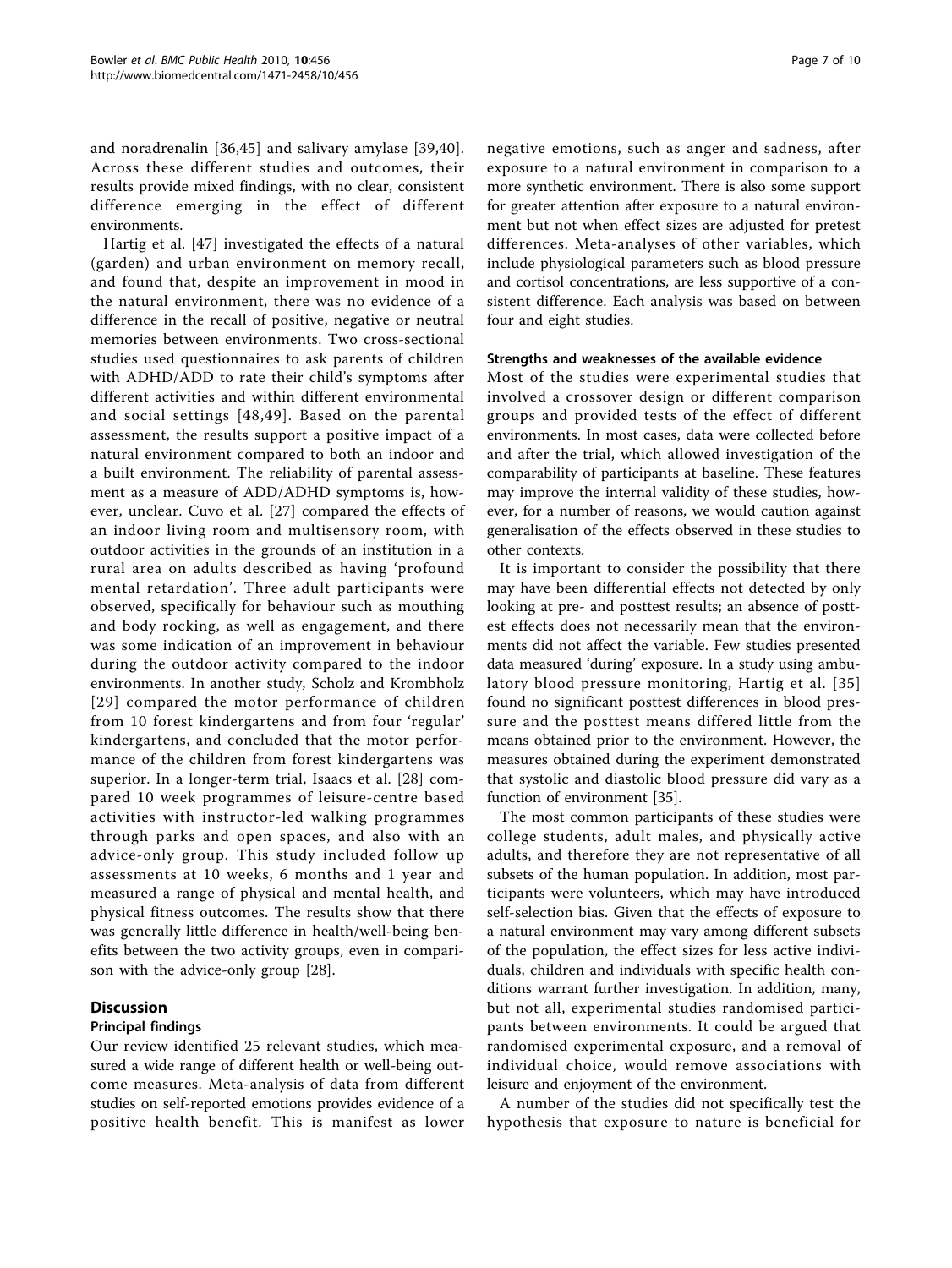health. Thus, in some studies, the natural environment being compared included environments such as green paths on a university campus. In these cases, it is not clear whether the environment was sufficiently green to provide a test of the effect of nature. Different types of natural environment could be hypothesised to have differential effects, which may further interact with the type of participant, but this could not be investigated with the low number of studies available in our metaanalyses. None of the studies investigated more than one type of natural environment.

The most common type of study outcome was selfreported measures of different emotions. Given these data were self-reported, they were therefore potentially open to bias depending on prior beliefs of the participants. The blinding of participants to the research question in these studies is problematic as in many cases the hypothesis could be guessed by participants based on the study design. Thus, it cannot be ruled out that findings may have been affected by participants' pretest opinions/beliefs on the likely effects of a natural environment rather than any actual changes in their mental health or well-being.

A final limitation of the studies included in the review is that most were focused on very short-term effects of different environments, making assessments of the participants shortly before and after the activity, and in some cases, during the activity. The longer-term implications of repeated exposure to different environments cannot be fully assessed but it is an assumption that repeated short-term exposure will bring cumulative health benefits. We did identify one longer-term study, which demonstrates that this sort of trial is feasible [\[28\]](#page-9-0).

#### How should we test for health benefits of nature?

The results of our review are suggestive that certain types of natural environment may provide particular benefits for specific groups of people, however, this warrants further investigation. Testing for direct health benefits of nature is problematic given the variety of aspects of a natural environment and the ways in which they might impact on health. The principle factor that prevented the inclusion of many studies in this review was the necessity of a comparator group that allowed comparison of the effectiveness of a particular activity in nature with that in a different environment. However, what constitutes the most appropriate comparator is debatable and differences between a natural environment and an alternative environment could arguably be due to factors of the alternative environment rather than those of the natural environment. For instance, an outdoor built environment might provide additional stresses, such as traffic, which do not feature in a natural environment. There was some evidence of the importance of the comparator environment in this review; meta-analysis of data on tranquillity found that exposure to a natural environment was more positive when compared with an outdoor built environment but not with an indoor environment. The specific type and "quality" of the natural environment, for instance, its biodiversity value [[50\]](#page-9-0), could also be important, as well as the level of engagement of the individual with the environment [\[51](#page-9-0)] but this requires further study. Investigation of the effect of different natural environments across a range of alternative environments could aid in understanding which specific attributes of the environment are important. We did not include in our review studies which compared the effect of pictures of nature versus pictures of more synthetic environments, however, such studies have been conducted [[52,53\]](#page-9-0), and this approach may prove useful in providing some indication of the most relevant environmental attributes.

Consideration of the specific measures used to investigate health or well-being impacts could also be strengthened in future studies. Self-reported emotions were the most common outcomes in the studies we identified, with physiological outcomes less common and more variable in the specific outcome type. Standard measurement of relevant physiological outcomes would facilitate further meta-analyses as more datasets become available. Assessment of concentration or attention is a developing field of inquiry and there may be variation in the sensitivity of the instruments being employed. The approach of simultaneous assessment of both psychological and physiological outcomes that has been undertaken by several studies may prove useful in understanding the relationship between different outcomes, and the most relevant timescales of responses.

Hypotheses proposed to explain positive effects of nature have emphasized the role of nature in recovery from stress and mental fatigue [\[13,15](#page-9-0)]. Thus, effects of exposure to a natural environment may only be apparent, or at least be greater, following mental fatigue or a stressful event. These sorts of "context-dependencies" have begun to be studied, for instance, Hartig et al. [[35\]](#page-9-0) varied the completion of a task prior to exposing participants to different environments to investigate any interactions. Similarly, responses to natural environments may depend on past experiences; the social context [[38\]](#page-9-0) and the gender of an individual [\[37,42](#page-9-0)]. There is scope to investigate these factors further with well-designed empirical studies. Qualitative research methods may also help understand the role of the context in determining the effect of nature, and variation in effects among people [e.g. [[54,55\]](#page-9-0)].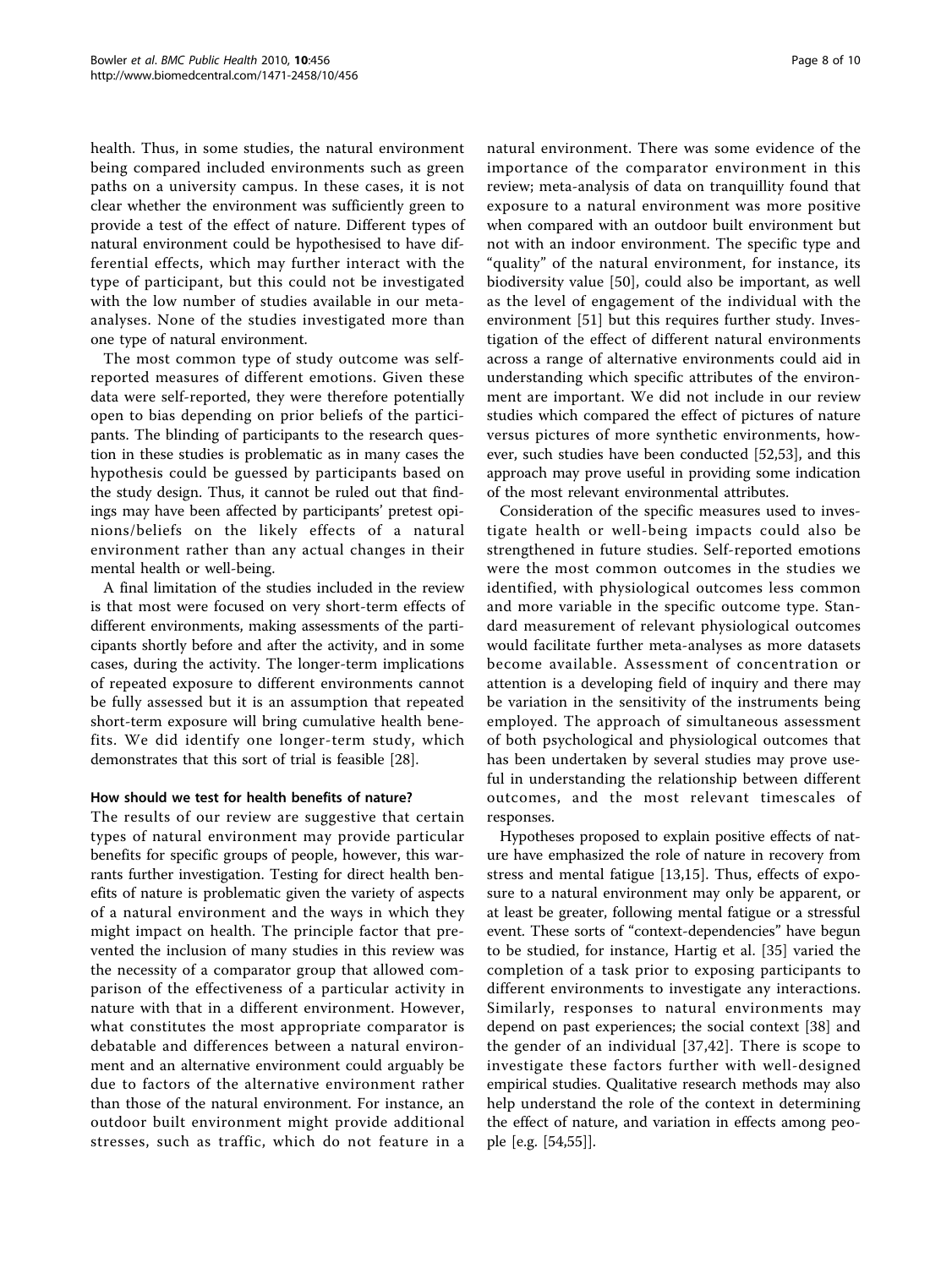<span id="page-8-0"></span>The more simplistic hypothesis proposed on the impact of nature is that it simply promotes health-enhancing behaviour rather than having specific and direct benefits for health. For instance, the types of activities that occur specifically in a natural environment may be particularly beneficial, or a natural environment may encourage the initiation and continuation of physical activity, for instance jogging through a park [[4] but see [\[56](#page-9-0)]]. Under this hypothesis, nature does not necessarily have a direct benefit for health itself but rather promotes health through preferences for particular environments and activities. However, our meta-analyses indicated a beneficial effect of a natural environment on well-being after controlling for activity and type of activity, which suggests that this more simplistic hypothesis cannot fully account for the patterns observed. Hartig [[57](#page-9-0)] proposes that there is an "intertwining of the mechanisms" whereby the extent to which people are attracted to green spaces when taking physical activity is related to the restoration that they experience within them.

## Conclusions

Public health planning needs to be informed by the evidence base for the effectiveness of interventions. This systematic review contributes a rigorous and objective synthesis of the evidence for 'added benefits' to health from activities in natural environments and has identified research which has measured specific health/wellbeing outcomes in a number of different settings. Based on self-reported measures of emotions there was some indication that an activity in a natural environment could have more positive effects than similar activities in a synthetic environment. There was also some support for greater attention after exposure to a natural environment but not after adjusting effect size for pretest differences. The evidence was weaker for any 'added value' of exposure to a natural environment on physiological outcomes however few studies were available for analysis. Public health decision-makers might wish to target resources towards interventions found, in this review, to be effective for specific outcomes for specific target groups. They might also use the review to justify a demand for more rigorous and objective evaluation of interventions which aim to use the natural environment for health promotion. Further research is necessary to investigate whether comparable effects are observed in different populations, environments and social contexts, and the longer-term significance of repeated exposure on health. Policy makers should therefore be wary of translating the findings of studies which have been conducted only in specific settings, for defined indicators and subjects, into generalised statements of universal benefits.

## Additional material

[Additional file 1: D](http://www.biomedcentral.com/content/supplementary/1471-2458-10-456-S1.DOC)etails of search strategy.

[Additional file 2: R](http://www.biomedcentral.com/content/supplementary/1471-2458-10-456-S2.DOC)eferences of articles included in the review and summaries of their basic characteristics.

[Additional file 3: E](http://www.biomedcentral.com/content/supplementary/1471-2458-10-456-S3.DOC)ffect size (and standard error of the effect size) calculated from each article for the most commonly reported outcomes.

[Additional file 4: A](http://www.biomedcentral.com/content/supplementary/1471-2458-10-456-S4.DOC)djusted effect sizes (posttest - pretest effect size) and 95% CI to investigate sensitivity of results to any pretest differences.

#### Acknowledgements

We thank Dave Stone (Natural England) and the stakeholder group for feedback on the review protocol. Thanks also to Jane Teas, Jo Barton & Terry Hartig for kindly supplying data. We also thank Terry Hartig and Jolanda Maas for valuable comments on the manuscript. This review was funded by Natural England Contract FST20-84-037 to ASP.

#### Authors' contributions

DB performed the database searches, quality assessment, statistical analyses and drafted the manuscript and participated in the application of inclusion criteria. TK and LBA participated in the study design, literature search, application of inclusion criteria and discussion of quality assessment. AP was project leader, led on study design and supervised the review. All authors assisted with the manuscript and read and approved the final manuscript.

#### Competing interests

The authors declare that they have no competing interests.

#### Received: 9 December 2009 Accepted: 4 August 2010 Published: 4 August 2010

#### References

- 1. Miles I, Sullivan WC, Kuo FE: Ecological restoration volunteers: the benefits of participation. Urban Ecosystems 1998, 2:27-41.
- 2. Maller C, Townsend M, Pryor A, Brown P, St Leger L: [Healthy nature](http://www.ncbi.nlm.nih.gov/pubmed/16373379?dopt=Abstract) healthy people: 'contact with nature' [as an upstream health promotion](http://www.ncbi.nlm.nih.gov/pubmed/16373379?dopt=Abstract) [intervention for populations.](http://www.ncbi.nlm.nih.gov/pubmed/16373379?dopt=Abstract) Health Promot Int 2006, 21:45-54.
- 3. Tzoulas K, Korpela K, Venn S, Yli-Pelkonen V, Kazmierczak A, Niemela J, James P: Promoting ecosystem and human health in urban areas using Green Infrastructure: A literature review. Landsc Urban Plann 2007, 81:167-178.
- 4. Kaczynski AT, Henderson KA: Environmental correlates of physical activity: A review of evidence about parks and recreation. Leisure Sciences 2007, 29:315-354.
- 5. Pretty J, Peacock J, Hine R, Sellens M, South N, Griffin M: Green exercise in the UK countryside: Effects on health and psychological well-being, and implications for policy and planning. Journal of Environmental Planning and Management 2007, 50:211-231.
- 6. Bauman AE: [Updating the evidence that physical activity is good for](http://www.ncbi.nlm.nih.gov/pubmed/15214597?dopt=Abstract) [health: an epidemiological review 2000-2003.](http://www.ncbi.nlm.nih.gov/pubmed/15214597?dopt=Abstract) J Sci Med Sport 2004, 7:6-19.
- 7. Brown WJ, Burton NW, Rowan PJ: [Updating the evidence on physical](http://www.ncbi.nlm.nih.gov/pubmed/17950406?dopt=Abstract) [activity and health in women.](http://www.ncbi.nlm.nih.gov/pubmed/17950406?dopt=Abstract) Am J Prev Med 2007, 33:404-411.
- 8. Blair SN, Morris JN: [Healthy hearts and the universal benefits of being](http://www.ncbi.nlm.nih.gov/pubmed/19344864?dopt=Abstract) [physically active: physical activity and health.](http://www.ncbi.nlm.nih.gov/pubmed/19344864?dopt=Abstract) Ann Epidemiol 2009, 19:253-256.
- 9. Berger BG, Motl RW: Exercise and mood: a selective review and synthesis of research employing the Profile of Mood States. J Appl Sport Psychol 2000, 12:69-92.
- 10. Street G, James R, Cutt H: [The relationship between organised physical](http://www.ncbi.nlm.nih.gov/pubmed/18201167?dopt=Abstract) [recreation and mental health.](http://www.ncbi.nlm.nih.gov/pubmed/18201167?dopt=Abstract) Health Promot J Austr 2007, 18:236-239.
- 11. Rethorst CD, Wipfli BM, Landers DM: [The antidepressive effects of](http://www.ncbi.nlm.nih.gov/pubmed/19453207?dopt=Abstract) [exercise: a meta-analysis of randomized trials.](http://www.ncbi.nlm.nih.gov/pubmed/19453207?dopt=Abstract) Sports Med 2009, 39:491-511.